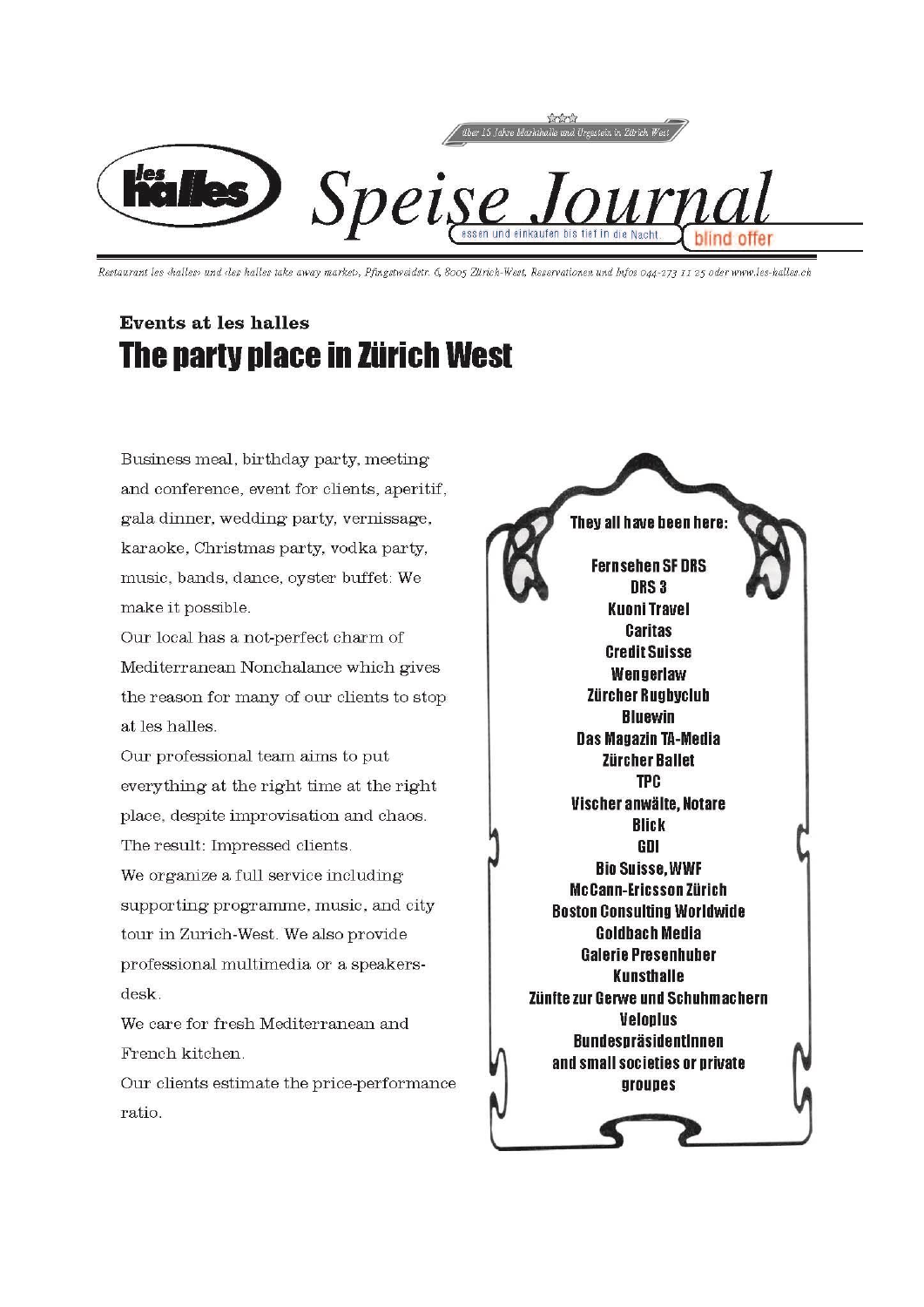

# **Offer for groups**

## **Worth knowing in brief**

The following information is the basic for a personal advice. We bring our offer into agreement with your needs. We are flexible and many things are possible.

The banquet menu is made for groups of 70 or more people. For groups of 30 or more people it is also possible to order a uniform menu. Your group will be integrated in the restaurant, which takes rigidity and guarantees good vibes. No rent will be charged. Please contact us. We offer the right proposal.

Groups with less than 30 people order individually by check list.

Our Gourmet-Shop, which offers wines and curiosities, is connected with the restaurant and invites for night shopping or just stretching your legs. The shop remains open for public clients even during private parties.

## **Conditions**

Minimum turnover: Thursday CHF 14'000.- / Friday CHF 17'000.- / Saturday CHF 16'000.- Conditions from Monday to Wednesday according to prior agreement. Good conditions to rent the mall during the afternoon or in the morning for private events.

Please communicate the amount of your guests and the menu at least 10 days before the event. It has to be the same menu for all (and one vegetarian alternative).

We prepare your table whether with white paper or tablecloth (CHF 250.-). The mall is crammed with rummage, so the best decoration is a bouquet of flowers. Bunches of flowers costs about CHF 350.-.

For your speech or presentation we provide a microphone and a beamer. The audio equipment has a mixing desk, an I-Pod link and a computer access to your disposal. Of course we have some background music for you. Please let us know if you like to contract a band or DJ. Cost of the audio equipment: CHF 350.-.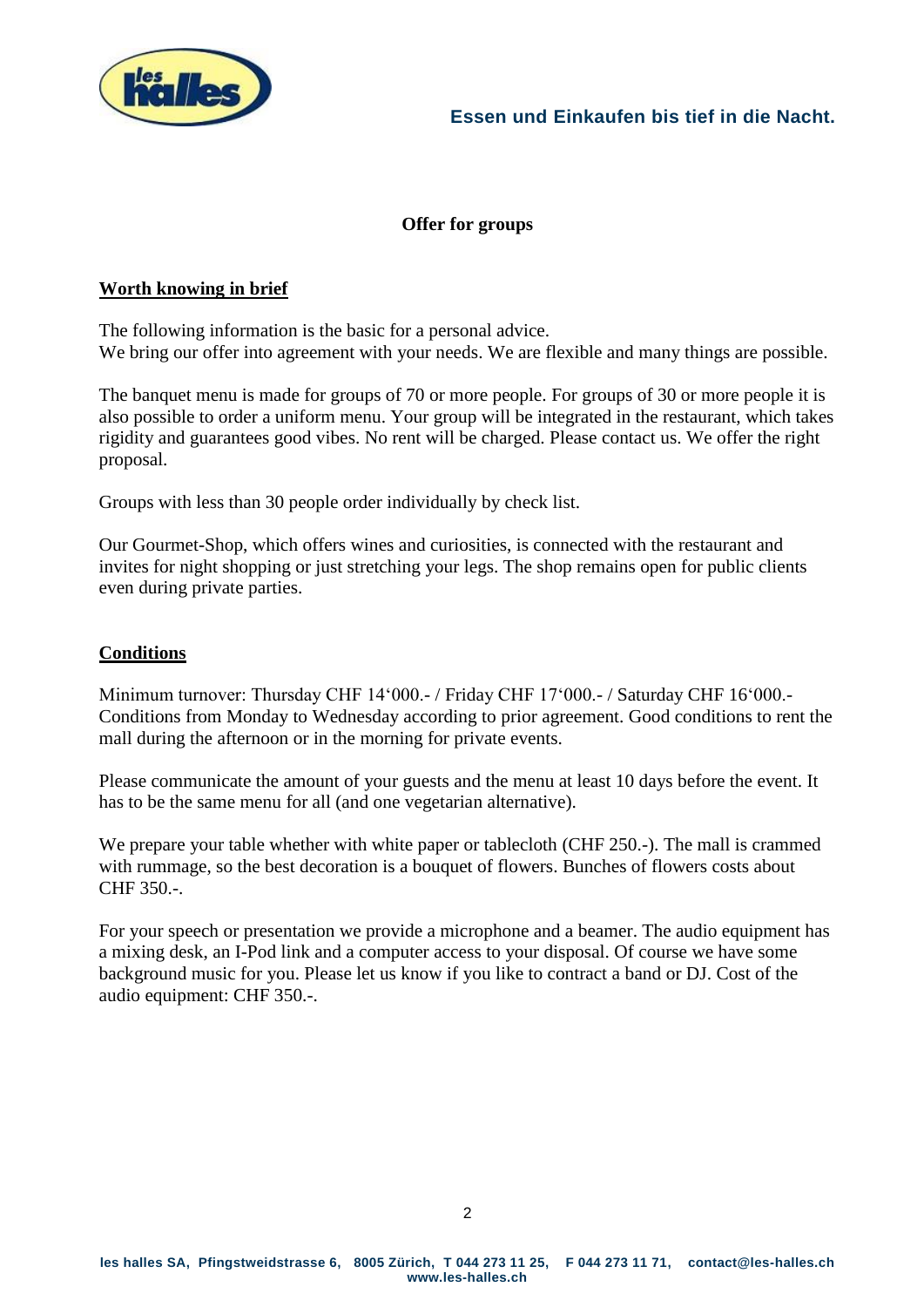

# **Apéro From our in-house bakery pastry shop, from 25 persons, order at least 1 week in advance.**

Antipastiplates CHF 95.00 per plate (from 8-10 people) with salumi, cheese, olives, dried tomatoes, homemade bruschetta and humus canapes.

Ham croissants CHF 2.20 per piece Puff pastry with organic vegetables CHF 2.20 per piece Puff pastry with cheese, paprika or poppy seed CHF 25.- from 10 people

Quiche with cheese, bacon and onions (4x4cm) CHF 2.20 per piece Quiche with organic vegetables (4x4cm) CHF 2.20 per piece

Mini hamburgers (porc and beef) CHF 4.50 per piece

Mini-Sandwich with salami, ham, or cheese CHF 3.- per piece

Canapes with bruschetta, humus, parma, salmon, tuna CHF 4.- per person and sort, 2 sorts CHF 7.80 per person

# **Apéro-Desserts From our in-house bakery pastry shop, from 25 persons, order at least 1 week in advance.**

Small glasses filled with: Mousse au chocolat Fruit mousse (any kind of taste) Yogurt cream Fruity curd cream Baileys cream Coffee cream Cream of Children's chocolate CHF 3.- per glass

Crumble cake CHF 2.50 per piece Mini-brownies CHF 2.50 per piece

Mini-cheesecake CHF 3.50 per piece Mini-truffes tarte CHF 3.50 per piece Mini-vanilla tarte with fruits CHF 3.50 per piece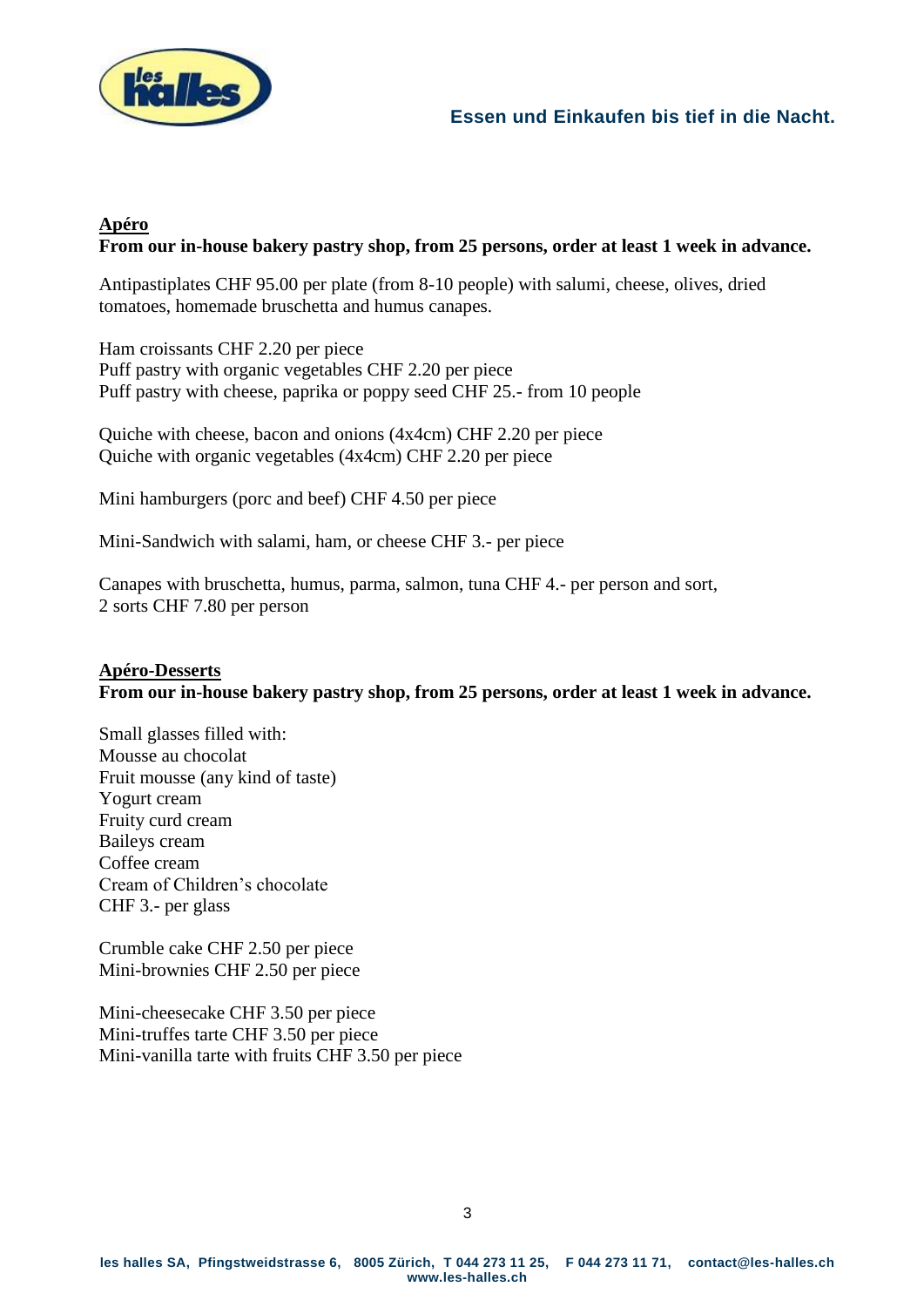

## **Buffet**

Create your own buffet. We recommend helpfully and calculate the price.

# **Starter buffet**

Salad buffet with a wide choice of salads and homemade dressing \*\*\*\*\*\*\*\* Oriental Mezze buffet with Falafel, eggplant mousse, chicken skewer, humus, manouri, olives, lamb skewer, kubbeh, yogurt mint dip, dates \*\*\*\*\*\*\*\*

Mediterranean Tapas buffet with Salami, San Daniele ham, Mortadella, Chorizo, olives, cheese, eggplant, stuffed peppers, artichokes, zucchini and dried tomatoes

# **Main course buffet**

Indian buffet with chicken curry, lamb curry, lentils curry with basmati rice and Raita \*\*\*\*\*\*\*\* Moroccan buffet with lamb tajine, chicken tajine, vegetable tajine with couscous

\*\*\*\*\*\*\*\*

Summer buffet with grilled meat and fish, baked potatoes and vegetables

# **Dessert buffet**

Brownies, truffes tarte, cheese cake, fruit mousse, swedish tartlet, chocolate mousse, fruit salad, baklava, ice cream, tiramisu, Indian yogurt cream, meringue with chestnut purée, cheese

Our confectioner provides many options for cakes and tarts.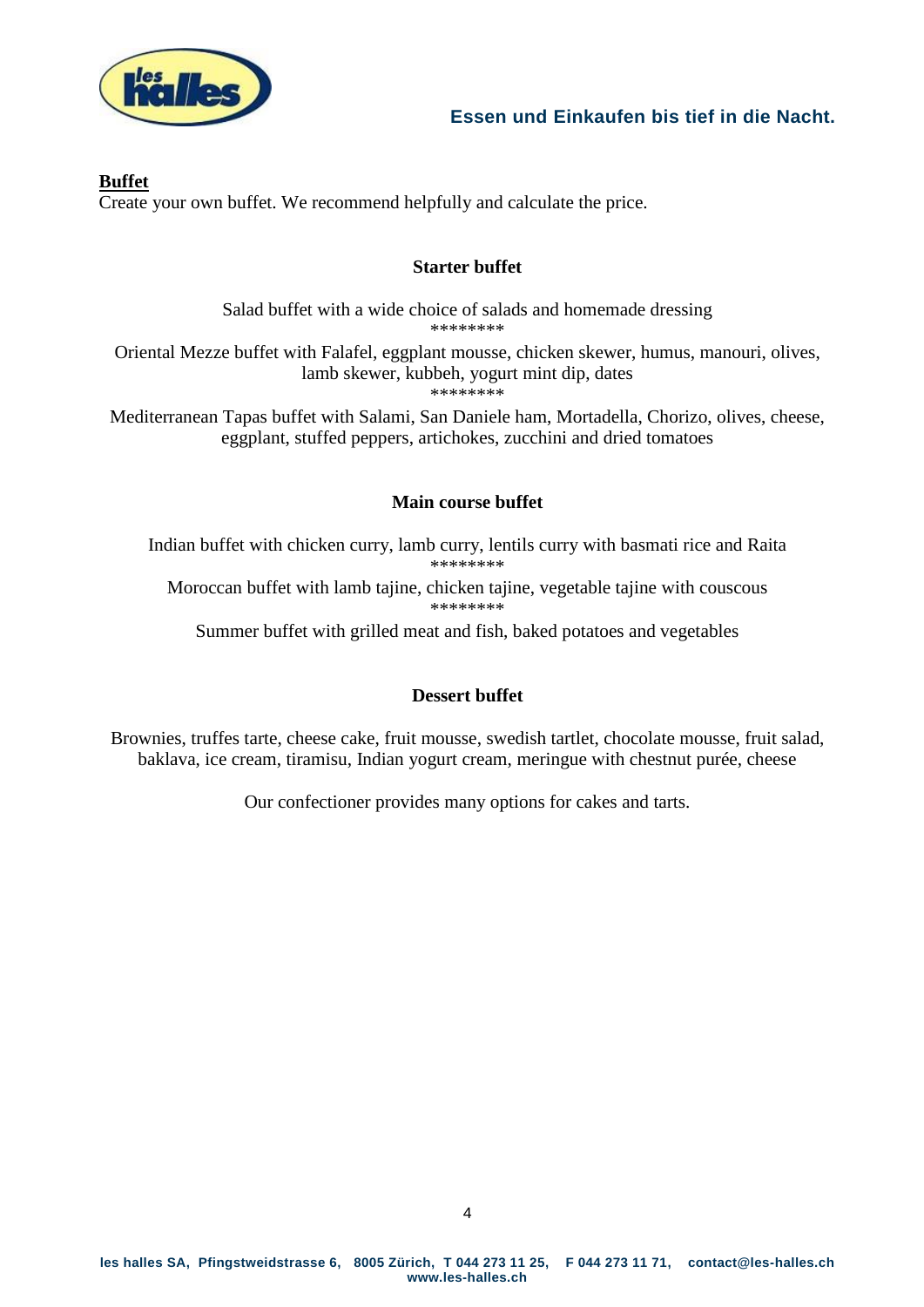

## **Menus**

It is possible to switch the courses or to add courses. Please ask for revaluations. Instead of a dessert served at the table you can choose also the dessert buffet (page 4). Choose 6 different desserts after your fancy for extra charge added to the menu of your choice.

#### **Medina 3-course menu, CHF 58.- /person**

Salad Zaalouk (oriental spiced cooked vegetables) \*\*\*\*\*\*\*\* Tajine with lamb or chicken, couscous and chickpeas \*\*\*\*\*\*\*\* Fruit salad

## **Corsica 4-course menu, CHF 71.- /person**

(Without ravioli 66.- / person) Seasonal mixed lettuce with sautéed mushrooms and croutons with homemade dressing \*\*\*\*\*\*\*\*

Vegetable ravioli with sage butter

\*\*\*\*\*\*\*\* Brasato (veal) al limone with tagliatelle and vegetables

\*\*\*\*\*\*\*\*

Crema Catalana

## **India 4-course menu, CHF 72.- /person**

Samosa with chili sauce \*\*\*\*\*\*\*\*

Coconut cream soup \*\*\*\*\*\*\*\*

Curry with lamb, chicken or lentils with basmati rice and Raita \*\*\*\*\*\*\*\*

Indian yogurt cream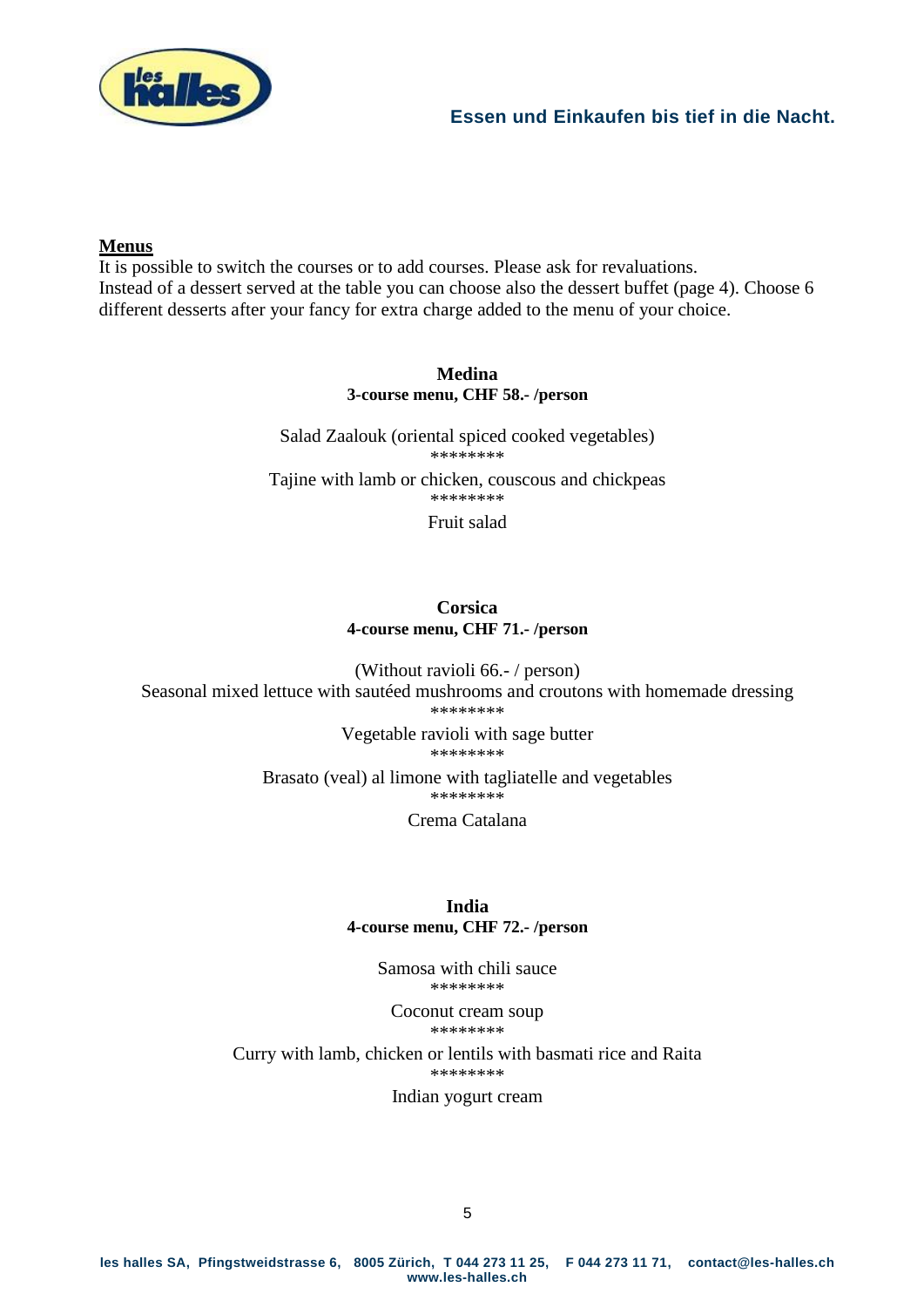

#### **Agneau 4-course menu, CHF 74.- /person**

Cress cream soup \*\*\*\*\*\*\*\*

Vegetable terrine with vinaigrette \*\*\*\*\*\*\*\*

Lamb fillet with red wine-mushroom-sauce, potato gratin and ratatouille \*\*\*\*\*\*\*\*

Apple pie with vanilla sauce

**Français 5-course menu, CHF 79.- /person**

Tomato cream soup \*\*\*\*\*\*\*\*

Lamb's lettuce with bacon and croutons with homemade dressing \*\*\*\*\*\*\*\*

> Vegetable ravioli with sage butter \*\*\*\*\*\*\*\*

Beef sirloin (180g) with morels sauce, small potatoes and vegetables \*\*\*\*\*\*\*\*

Pancakes with cinnamon and vanilla sauce

**La grande course 8-course menu, CHF 112.- /person**

> Peas soup \*\*\*\*\*\*\*\*

Lamb's lettuce with ducks liver \*\*\*\*\*\*\*\*

Vegetable ravioli with sage butter \*\*\*\*\*\*\*\*

Roast beef with sauce béarnaise \*\*\*\*\*\*\*\*

> Sorbet with vodka \*\*\*\*\*\*\*\*

Smoked salmon with toast and butter \*\*\*\*\*\*\*\*

Medallion of veal fillet with morels sauce, small dumplings and vegetables \*\*\*\*\*\*\*\*

#### Fruit salad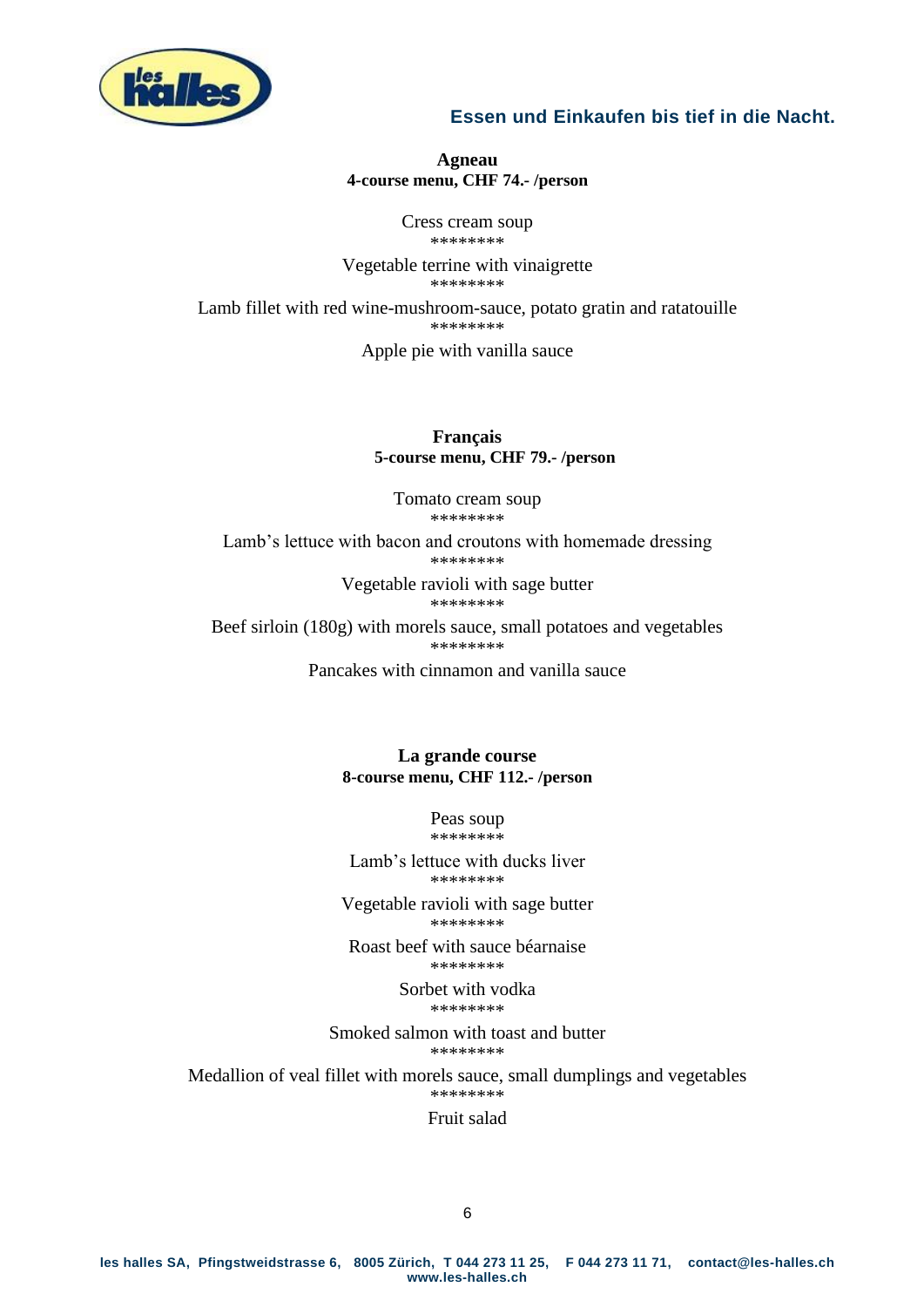

#### **Thanks Giving 3-course special menu, CHF 68.- /person**

Corn chowder \*\*\*\*\*\*\*\*

Roasted turkey filled with walnuts, sultana and apple Mashed sweet potato Marble carrots \*\*\*\*\*\*\*\*

Apple pie with vanilla sauce

#### **Hiver 3-course special menu, CHF 71.- /person**

Orange salad with nuts \*\*\*\*\*\*\*\*

Saddle of veal with port wine sauce and mashed potato and seasonal vegetable \*\*\*\*\*\*\*\*

Meringue with sweet chestnut puree

## **Your choice:**

## **Vegetarian main courses**

Ravioli with sage butter

\*\*\*\*\*

Risotto with saffron and arugula

\*\*\*\*\*

Puff pastry filled with Mediterranean vegetables with basil pesto

\*\*\*\*\*

Ratatouille with couscous

\*\*\*\*\*

Puff pastry with vegetables and ricotta with saffron sauce

\*\*\*\*\*

Samosa

#### **Your choice:**

#### **Desserts**

Truffes tarte \*\*\*

Cheese cake \*\*\*

Swedish tartlet \*\*\*

Fruit mousse

\*\*\* Mousse au Chocolat

> \*\*\* Fruit salad \*\*\*

> > Baklava \*\*\*

Ice cream \*\*\*

Tiramisu \*\*\*

Brownies \*\*\*

Indian yogurt cream

\*\*\*

Meringue with sweet chestnut puree \*\*\*

Cheese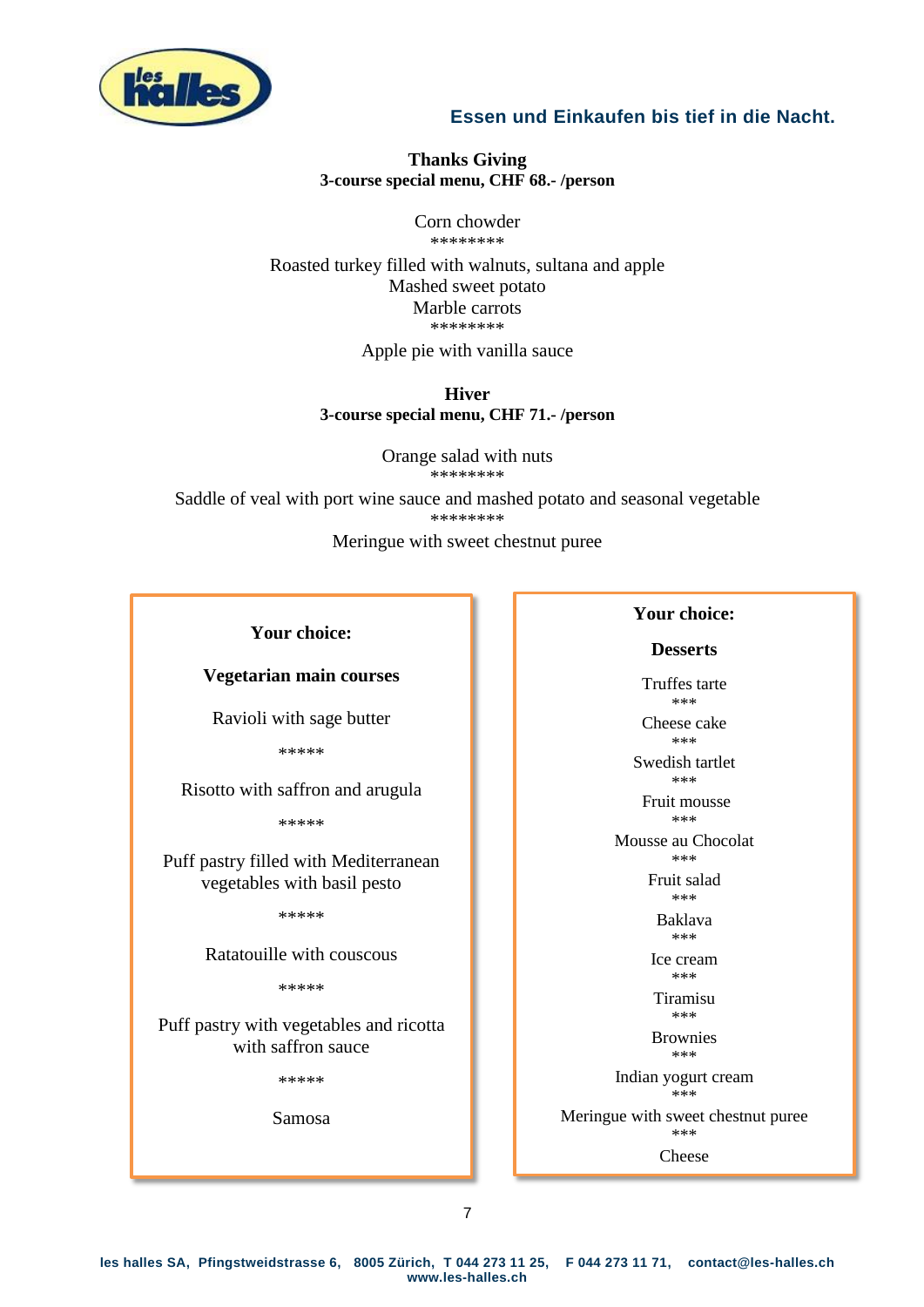

# **Drinks for groups:**

| Softdrinks/coffee/beer                                                                                                                               |                                         |
|------------------------------------------------------------------------------------------------------------------------------------------------------|-----------------------------------------|
| Mineral water Passugger 1 Liter<br>Softdrinks 1 Liter<br>Orange juice 1 Liter                                                                        | CHF 13.-<br>CHF 13.-<br><b>CHF 15.-</b> |
|                                                                                                                                                      |                                         |
| Coffee / Espresso<br>Digéstifs (grappa or spirits) 2cl                                                                                               | <b>CHF 5.-</b><br><b>CHF 9.-</b>        |
| <b>Beer Falken</b><br>3dl draft<br>5dl bottle<br>Naturperle                                                                                          | <b>CHF 5.-</b><br><b>CHF 7.50</b>       |
| White wine                                                                                                                                           |                                         |
| Auvernier, Chasselas, Neuenburg Switzerland<br>Picpoul de Pinet, Roussillon France<br>Côtes du Rhone blanc AOC, Viognier/Roussane/Clairette/Marsanne | CHF 47.-<br>CHF 47.-<br>CHF 53.-        |
| <b>Rose, Sparkling wine</b>                                                                                                                          |                                         |
| Lafage Rosé Miraflors                                                                                                                                | CHF 53.-                                |
| Sparkling wine Cava                                                                                                                                  | CHF 54.-                                |
| <b>Red wine</b>                                                                                                                                      |                                         |
| Roccamora, Negro amaro, Salento Italy                                                                                                                | CHF 50.-                                |
| Parcelas Selectas, Mencia, Bierzo Spain                                                                                                              | CHF 47.-                                |
| Bois Joli, Syrah und Mourvèdre, Roussillon France                                                                                                    | CHF 62.-                                |
| Baltasar, 100% Garnacha D.O. Catalunya Spain, 91 P. Parker                                                                                           | CHF 59.-                                |
| Abadal Tinto D.O. Tempranillo, Cabernet, Catalunya Spain                                                                                             | CHF 53.-                                |
| Côtes du Rhone AOC Guigal, Syrah/Grenache, Mourvèdre                                                                                                 | CHF 53.-                                |
| Marqués de Vittoria Crianza, Tempranillo, Rioja Spain                                                                                                | CHF 57.-                                |
| Ripasso Pegrandi Valpolicella Classico DOC Superiore, Italy                                                                                          | CHF 63.-                                |
| Corkage for wines bought in our shop                                                                                                                 | CHF 30.-                                |